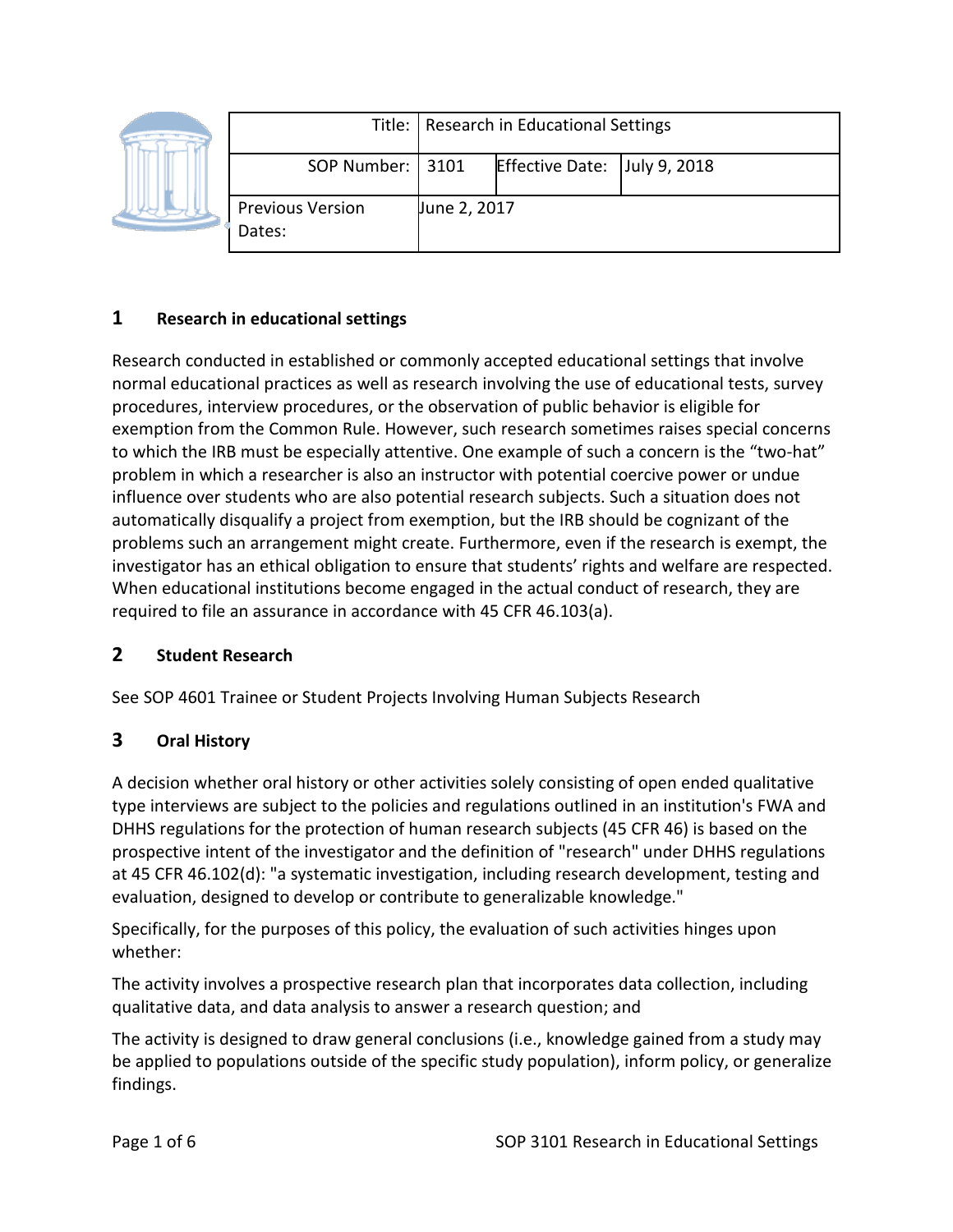In order to be subject to the UNC-Chapel Hill human research protections policies, the activity must meet both of the above standards. This determination will be made according to the procedures described in Section 5 above.

General principles for evaluating Oral History activities:

1. Oral history activities, such as open ended interviews, that ONLY document a specific historical event or the experiences of individuals without intent to draw conclusions or generalize findings do not constitute "research" as defined by DHHS regulations 45 CFR 46.

Example: An oral history video recording of interviews with holocaust survivors is created for viewing in the Holocaust Museum. The creation of the video tape does not intend to draw conclusions, inform policy, or generalize findings. The sole purpose is to create a historical record of specific personal events and experiences related to the Holocaust and provide a venue for Holocaust survivors to tell their stories.

2. Systematic investigations involving open-ended interviews that are designed to develop or contribute to generalizable knowledge (e.g., designed to draw conclusions, inform policy, or generalize findings) would constitute "research" as defined by DHHS regulations at 45 CFR 46.

Example: An open ended interview of surviving Gulf War veterans to document their experiences and to draw conclusions about their experiences, inform policy, or generalize findings.

3. Oral historians and qualitative investigators may want to create archives for the purpose of providing a resource for others to do research. Because the intent of the archive is to create a repository of information for other investigators to conduct research as defined by 45 CFR 46, the creation of such an archive would constitute research under 45 CFR 46.

Example: Open ended interviews are conducted with surviving Negro League Baseball players to create an archive for future research. The creation of such an archive would constitute research under 45 CFR part 46 because the intent is to collect data for future research.

Investigators are advised to consult with the IRB Office regarding whether their oral history project requires IRB review.

# **3.1 Research Subject to the Family Educational Rights and Privacy Act (FERPA)**

The Family Educational Rights and Privacy Act (FERPA) protects the privacy of student education records.

The Family Educational Rights and Privacy Act (FERPA) protects the privacy of student education records. The term "education records" includes any information that directly relates to a student and is maintained by an educational institution. In general, FERPA provides that, with certain exceptions, information from a student's education records may not be released to others, including those within the same educational institution, without the student's or parent's prior written consent. If the student is over 18 or enrolled in college, the student must give the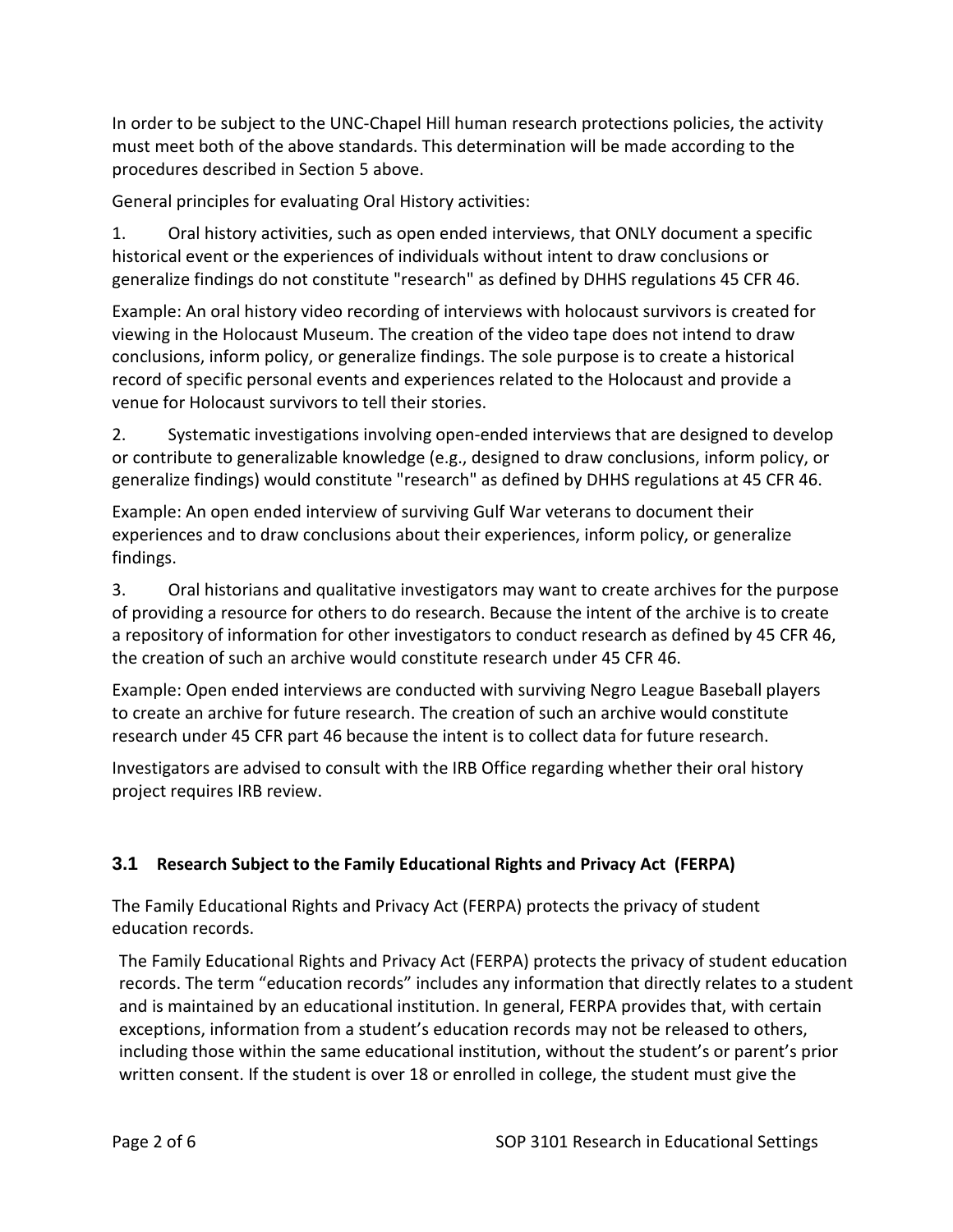consent. If the student is under 18 and not enrolled in college, the consent must come from his or her parent. For a FERPA consent to be effective, it must:

- be in writing;
- signed and dated by the student or parent (as applicable);
- specify the records that may be disclosed;
- state the purpose of the disclosure; and
- dentify the party to whom the records may be released.

Notably, FERPA does not apply to schools that do not receive funds under a program of the U.S. Department of Education (e.g., certain private or parochial schools).

Note that health records pertaining to students, which are created and maintained by an educational institution (e.g., Campus Health Services; school nurses) are covered by FERPA rather than the Health Insurance Portability and Accountability Act (HIPAA). Accordingly, educational institutions must observe the restrictions and requirements of FERPA, including obtaining a valid FERPA consent (described above) or meeting a relevant exception (described below), before such records may be released.

In the research context, information from education records may be released, without the student's or parent's consent, to organizations conducting studies for, or on behalf of, educational agencies or institutions, but only if the study is: (1) for developing, validating, or administering [academic] predictive tests; (2) to administer student aid programs; or (3) to improve instruction. In order to qualify for this exception, the study must be conducted in such a way that parents and students may not be personally identified by anyone other than those working on the study, and the identifying information must be destroyed when it is no longer needed for the study's purposes. If the study at issue involves the University's data, there must be a written agreement between the University and the organization conducting the study. That agreement must:

- specify the purpose, scope and duration of the study or studies and the information to be disclosed;
- require that the organization use personally identifiable information from education records only to meet the purpose or purposes of the study as spelled out in the agreement;
- **•** require the organization to conduct the study in such a way that there is no personal identification of parents and students by anyone other than representatives of the organization who have legitimate interests;
- require the organization to return to the University or destroy the personally identifiable information when it is no longer needed for purposes of the study; and
- **SPECT 1** specify the time period within which the organization must either return or destroy the personally identifiable information.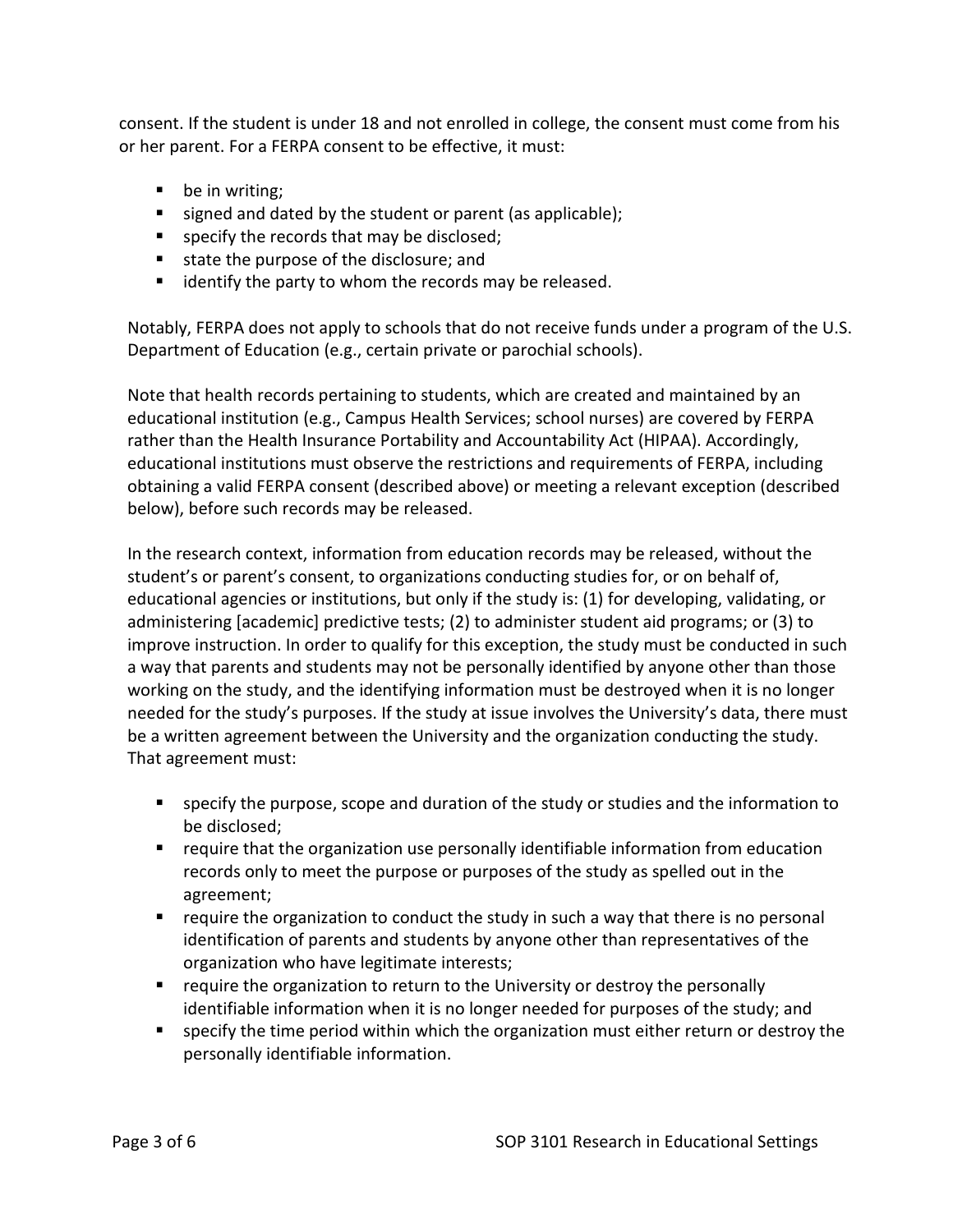More generally, information from education records may be released without the student's or parent's consent where the information released is de-identified. Even if a student's name or other common identifiers (e.g., date of birth, address) have been removed, the educational institution must still consider whether a reasonable person in the community could use the released information to identify a student with reasonable certainty. If so, then the information does not qualify as "de-identified" and may not be released without a valid consent.

Directory information publicly maintained by an educational institution may also be released without the student's or parent's consent, provided that the student or parent (as applicable) has not opted out of directory information disclosures. Researchers must check to confirm that a student has not opted out before accessing or disclosing directory information absent written consent. Researchers can verify whether a student has opted out of directory information disclosures by checking the relevant, publicly-available directory (e.g., the University's online directory) or asking the appropriate administrative office of the educational institution (e.g., the Office of the University Registrar).

Questions about FERPA and permissible uses of education records may be directed to the Office of University Counsel.

#### **3.2 Research Subject to the Protection of Pupil Rights Amendment**

In order to comply with the Protection of Pupil Rights Amendment (34 CFR 98.4), the following must be in place as applicable, and the investigator must document for the IRB that for research projects directly funded by the U.S. Department of Education, no student will be required, as part of any research project, to submit without prior consent to surveys, psychiatric examination, testing, or treatment, or psychological examination, testing, or treatment, in which the primary purpose is to reveal information concerning one or more of the following:

- Political affiliations or beliefs of the student or the student's parent.
- Mental or psychological problems of the student or the student's family.
- Sex behavior or attitudes.
- Illegal, anti-social, self-incriminating, or demeaning behavior. Critical appraisals of other individuals with whom respondents have close family relationships.
- Legally recognized privileged or analogous relationships, such as those of lawyers, physicians, and ministers.
- Religious practices, affiliations, or beliefs of the student or student's parent.
- Income (other than that required by law to determine eligibility for participation in a program or for receiving financial assistance under such program).

*Prior consent* means prior consent of the student, if the student is an adult or emancipated minor; or prior written consent of the parent or guardian, if the student is an unemancipated minor.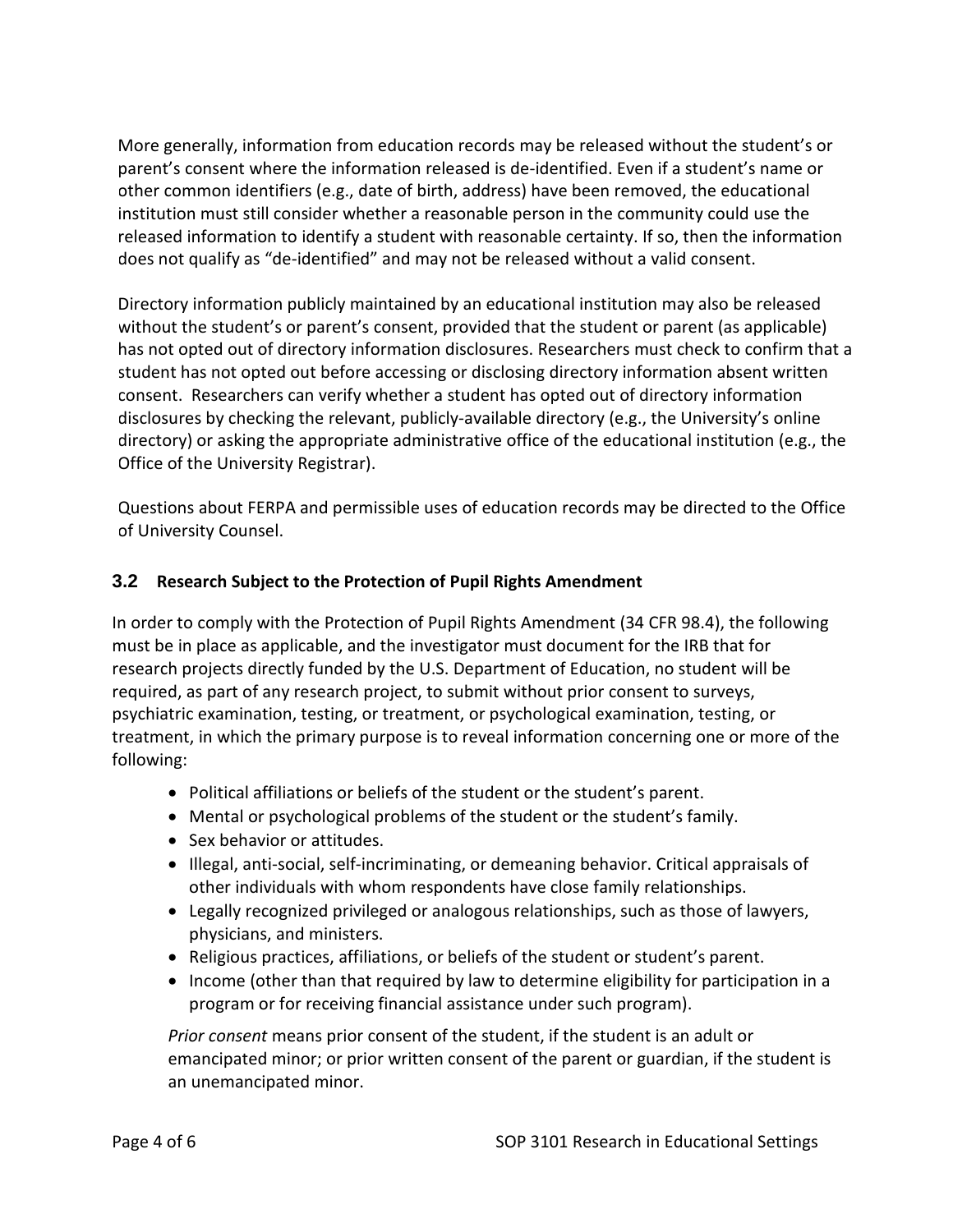### **3.2.1 Research Conducted in a School Receiving U.S. Department of Education Funding (34 CFR 98, 99)**

For research not directly funded by the U.S. Department of Education but conducted in a school that receives funding from the U.S. Department of Education, the research protocol must include provisions, as applicable, to ensure:

- The right of a parent of a student to inspect, upon the request of the parent, a survey created by a third party before the survey is administered or distributed by a school to a student. Such access must be made available within a reasonable period of time after the request is made by the parent.
- The protection of student privacy and data confidentiality in the event of the administration or distribution of a survey to a student containing one or more of the following items (including the right of a parent of a student to inspect, upon the request of the parent, any survey containing one or more of such items):
	- Political affiliations or beliefs of the student or the student's parent.
	- Mental or psychological problems of the student or the student's family.
	- Sex behavior or attitudes.
	- Illegal, anti-social, self-incriminating, or demeaning behavior.
	- Critical appraisals of other individuals with whom respondents have close family relationships.
	- Legally recognized privileged or analogous relationships, such as those of lawyers, physicians, and ministers.
	- Religious practices, affiliations, or beliefs of the student or the student's parent.
	- Income (other than that required by law to determine eligibility for participation in a program or for receiving financial assistance under such program).
- The right of a parent of a student to have reasonable access to inspect any instructional material used as part of the educational curriculum for the student. The procedures for granting such a request must be described.
- The school has adopted a policy in conjunction with parents regarding:
	- Administration of physical examinations or screenings that the school or agency may administer to a student.
		- The collection, disclosure, or use of personal information collected from students for the purpose of marketing or for selling that information (or otherwise providing that information to others for that purpose), including arrangements to protect student privacy that are provided by the agency in the event of such collection, disclosure, or use.
	- The right of a parent of a student to inspect, upon the request of the parent, any instrument used in the collection of personal information before the instrument is administered or distributed to a student.